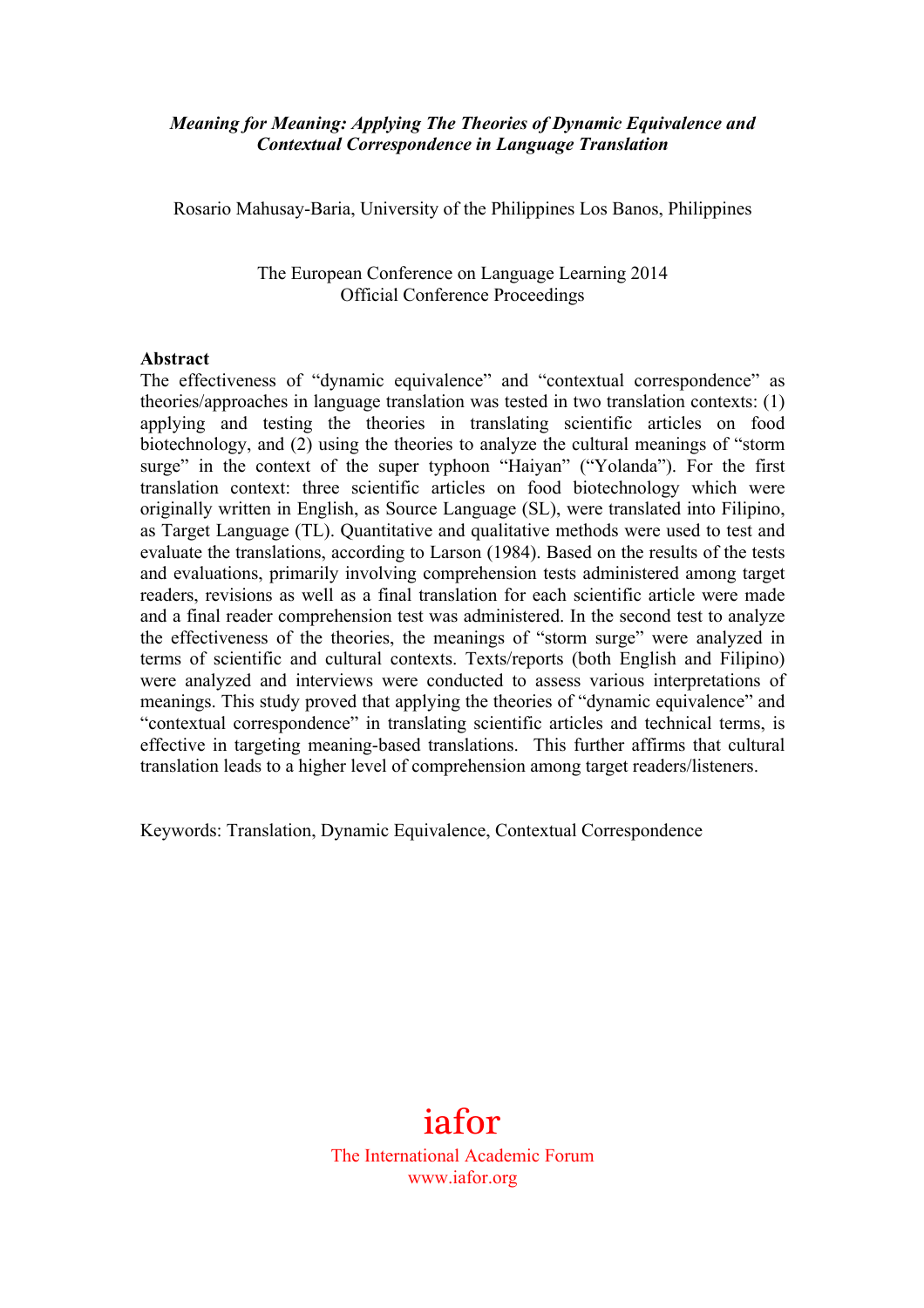### **Introduction**

"Translate or die!"-- powerful words by Paul Engle. This is how he sums up the "socially active, politically urgent cause of translation in the contemporary world" according to Edwin Gentzler (1993). To some, this may sound like an "academic expression" but it somehow had a literal meaning when the ferocious Typhoon "Haiyan," local name, "Yolanda" hit full force the province of Leyte, Philippines in the early morning of November 8, 2013. According to various information sources, what the media generally termed as "storm surge" was not really understood by the local residents of the affected areas in these parts of Western, Visayas. Some reports said that the locals thought it was just one of those typhoons that usually visit their place every year. That there was no clear "translation into their language" of the kind of magnitude and strength Typhoon "Yolanda" had; and that part of the devastating aftermath is the depressive narrative in terms of "if only," "could have," "would have." Sentiments such as: "Had there been a clearer description or translation into the local dialect of the intensity of "Yolanda," there could have been better, more serious efforts for preparation or evacuation. To describe it as a "super typhoon," "tropical cyclone," or even like a "category 5 hurricane" does not quite capture the contextual or cultural meaning of the message as far as the local residents of Leyte are concerned. Once again, this reminds us that in the midst of global messaging, it is always important to find the local meaning.

### **Significance of the Study**

In this research work, the primary aim was to test the effectiveness of "dynamic equivalence" and "contextual correspondence," as theories/approaches in language translation. Two translation areas/contexts were chosen: Food Biotechnology and Typhoon Haiyan (Yolanda).

#### *Food Biotechnology*

Three scientific articles on food biotechnology originally written in English as Source Language (SL), were translated into Filipino as the Target Language (TL):

1.) *What You Should Know About Food Biotechnology*, 2.) *Food Biotechnology (Science and Farming Working Hand-in-Hand*), and 3.) *Biotechnology: Solutions For Tomorrow's World*.

Biotechnology is one of the relatively "new sciences" in the Philippines. Particularly significant is the introduction of the Genetically Modified Organisms (GMO) in the field of Agricultural Sciences. The Filipino farmers are the main targets of this "new technological information" specifically in terms of farming technology, practices and the use GM seeds, plants, etc. Big multinational agriculture-based corporations introducing new farming methods and plant seeds, with the promise of increased production and farming efficiency are the strong advocates for these new technologies. There may be a great advantage for learning new technologies, such as biotechnology, but the question is: Are the target receivers/recipients ready to learn, understand, and apply or use these new technologies?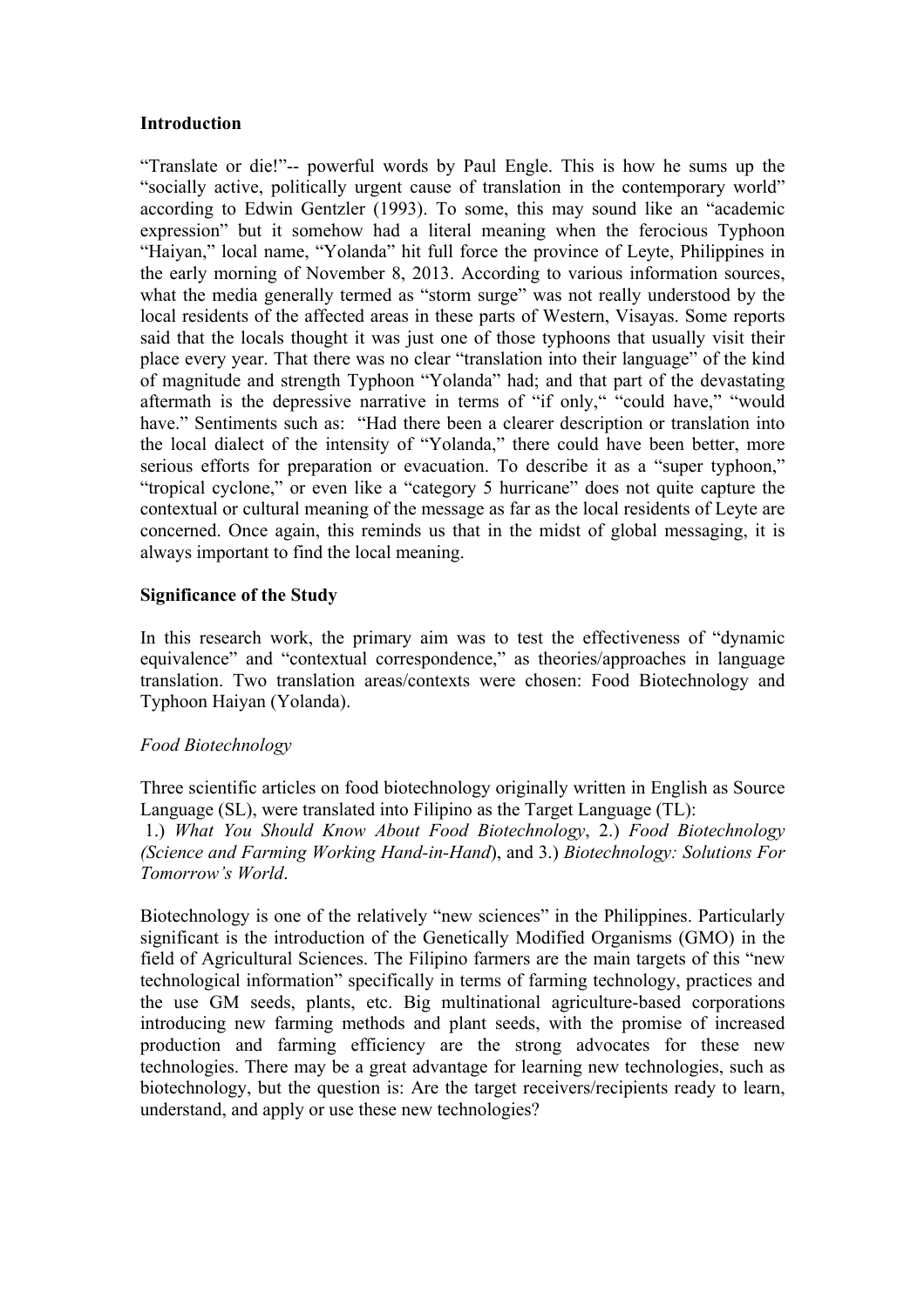## *Typhoon Haiyan (Yolanda)*

The strongest typhoon to hit the Philippines, Typhoon Haiyan, local name: Yolanda, had a sustained wind speed at landfall at195 miles per hour, wind gusts of up to 235 miles per hour, and surge in sea level during the storm at 13 feet high. All these technical descriptions pointed to a "storm surge," a "tsunami," a "tropical cyclone." However, none of these terms or names deeply described to the locals the magnitude of this storm. They apparently had a "sense" of its "strength" but in terms of the contextual or cultural meaning – there seemed to have no dynamic equivalence to them, based on their personal experience, because it was not translated into their local language or dialect.

#### *Importance of Language Translation*

Language translation is obviously, extremely important for the transfer of information and exchanges in knowledge between and among cultures in the world. Since the beginning of human existence, language has been the main vehicle for communication. Living in a highly globalized society in the present times, challenges us to use the art and science of language translation, to help us make sense of what is happening in the different environments that we live in. Through language translation our diverse communities can come together in a universe of common meanings.

With all the different techniques and approaches in translation, the prevailing question is: What kind of translation would best "capture the meaning" of a message from SL to TL? It is important to remind ourselves that the whole purpose of translation - is communication…the transfer of meaning from one language to another.

#### **Dynamic Equivalence**

The theory of Dynamic Equivalence was first introduced by Eugene Nida (1964). This theory gives utmost importance to "response" or "reaction" of the receiver of the message in the TL and SL. For Nida, the reaction or response of the message receiver in the SL must be equivalent to the reaction or response of the message receiver in the TL. The overall impact of the message for both the receivers of the message in the SL and TL is very important. It is not enough that the message is understood. There must be an appropriate reaction for both the receivers in the SL and TL (Nida and Taber, 1969). According to Nida (1964), in language translation, it is important to reproduce the message; find the natural and closest meaningful equivalence; and prioritize the meaning of the message. These are more important than the grammatical form which he refers to as "formal correspondence." Thus, the key features of Dynamic Equivalence include:

- 1. Finding the closest meaningful equivalence;
- 2. meaning of the message is more important than the structure of language;
- 3. "concept-for-concept" not "word-for-word;" and
- 4. audience/reader reaction or response is extremely essential.

Peter Newmark (1988) finds "dynamic equivalence" as a fine principle in translation. He refers to this as "equivalent effect." However, he considers "equivalent effect" as a good result and not a goal in translation. He also believes that it is difficult to get "equivalent" results if there is a wide difference in the cultures involved in translation.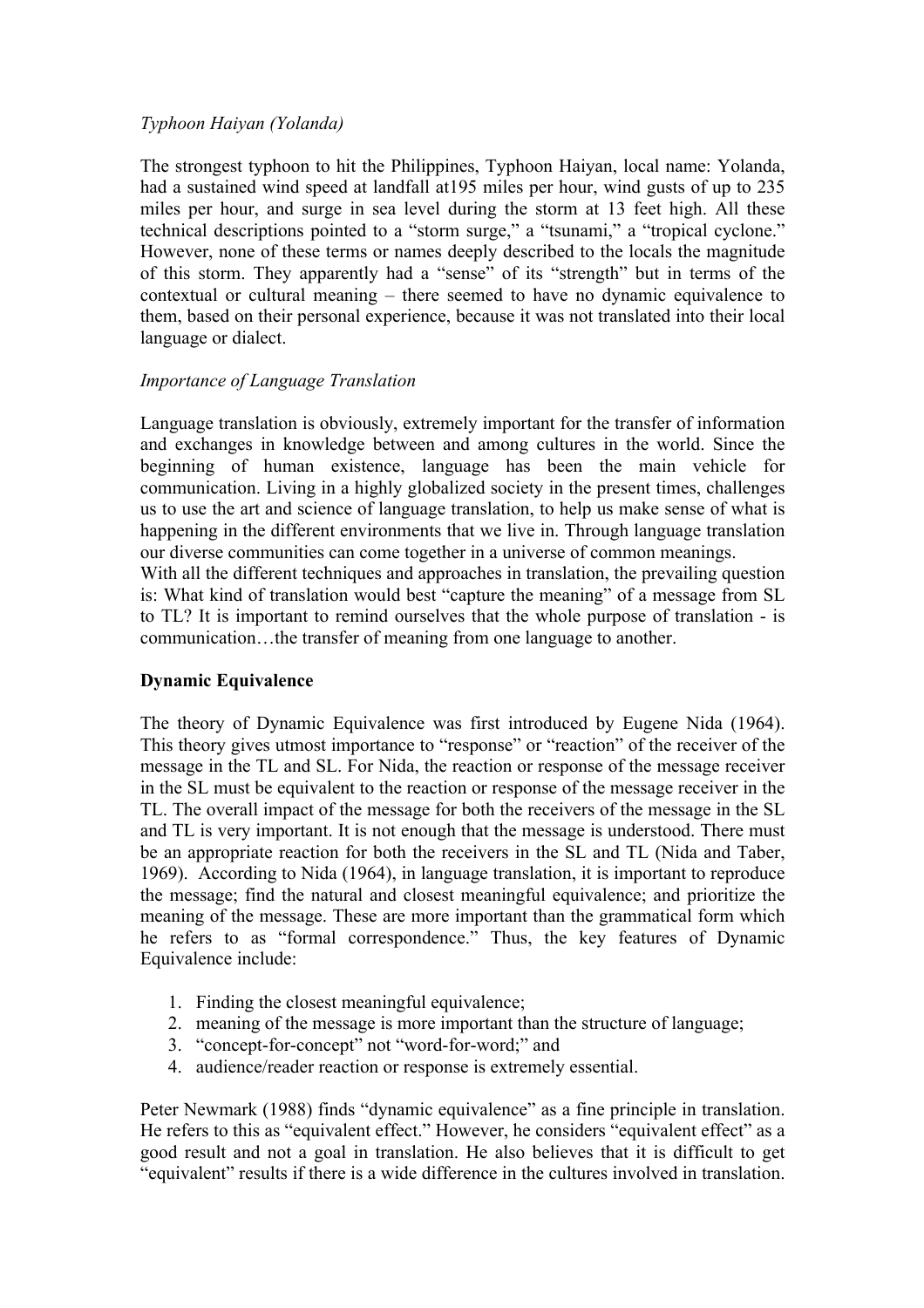Moreover, he finds "equivalent effect" as an important intuitive principle that must be tested.

## **Contextual Correspondence**

Contextual Correspondence is closely related to dynamic equivalence. According to this theory, finding the nearest contextual equivalence in the TL, is the main objective of translation. This often involves correspondence in cultural and situational contexts. The key features of this approach include:

- 1. Finding the meaning of the SL based on the context of the TL, i.e. what best matches its meaning; and
- 2. must include cultural and situational aspects

### **The Translation Process**

#### *Preparation*

In any language translation, the most important part of preparation is reading and understanding the text of the SL. It is necessary for the translator to read the article or text several times to truly understand its content.

A. Analysis of the Text

Analysis of the text involves understanding the message of the SL and the culture that uses the particular language. Reading the SL text several times helps the translator to understand the message more clearly. Words which may be difficult to comprehend must be underlined and given a closer study. Determine if the particular text is informative, vocative, or expressive. Informative texts include knowledge, ideas, theories or factual events. Vocative texts call for readers to think, feel, react, decide, or act upon the objective of the text. Expressive texts involve expressions of emotions, typical of imaginative, literary texts such as poetry, short story, drama, novels, etc. Overall it is important to comprehend the meaning of the written text – the subject matter, the objective of the message, the "cultural meanings," etc.

For this translation work, based on close analysis of these texts in Food Biotechnology, these are clearly classified as *informative*: 1.) *What You Should Know About Food Biotechnology*, 2.) *Food Biotechnology (Science and Farming Working Hand-in-Hand*), and 3.) *Biotechnology: Solutions For Tomorrow's World*. These texts contain basic information on Biotechnology, in general, and Food Biotechnology, in particular.

The term "storm surge" is a technical term for Typhoon Haiyan, with local name Typhoon Yolanda. The Philippine Atmospheric Geophysical and Astronomical Services Administration (PAGASA) used the term "storm surge" in their public announcements and warnings prior to the onslaught of the typhoon. It was also referred to as category 5 super typhoon.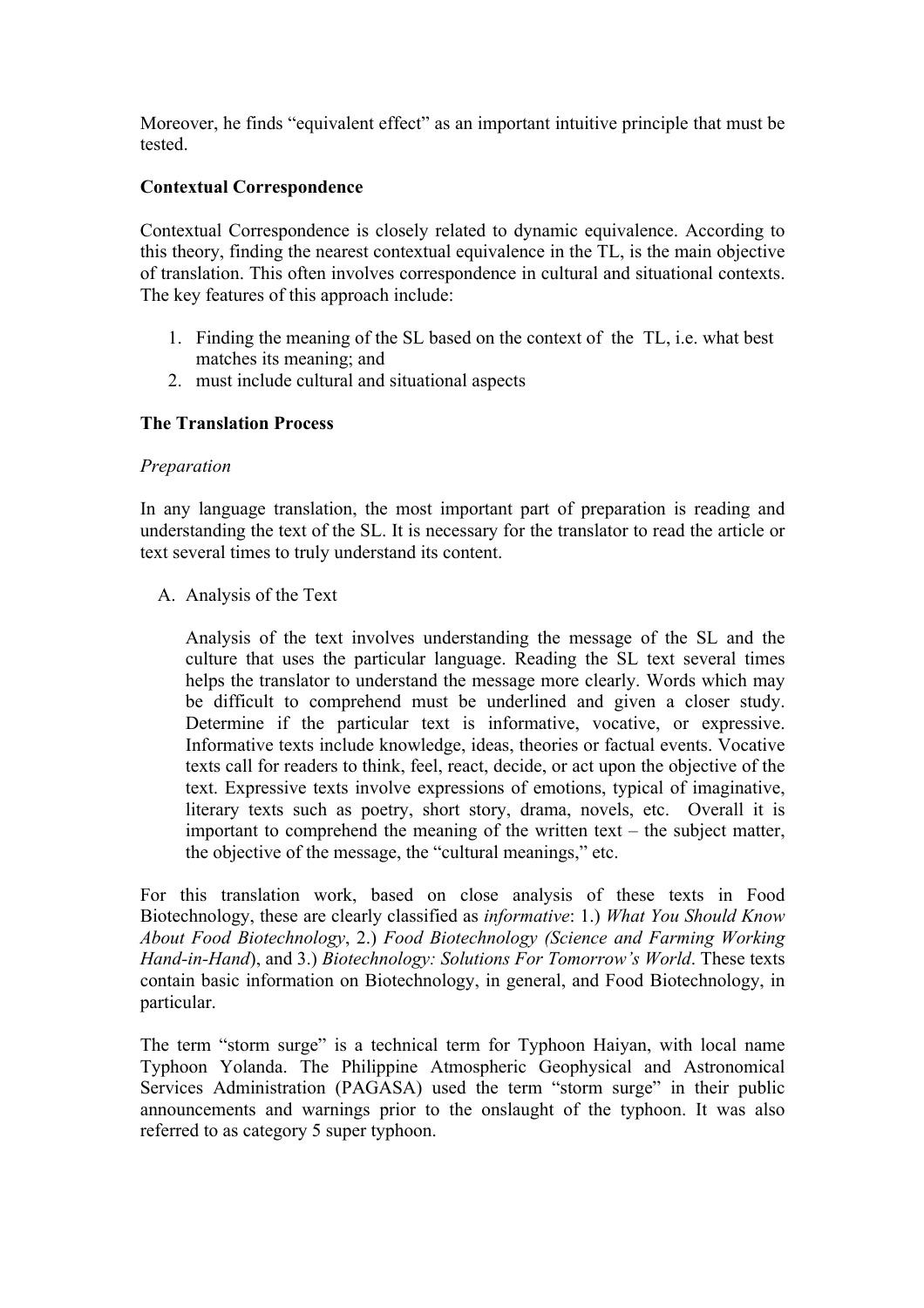B. Analysis of the Target Audience/Readers

To whom is the message intended? Who are the target readers? What are the demographic profiles in terms of: Age, education, gender, occupation, interests, economic status, and others?

The intended readers for the translation of the texts in Biotechnology were students, farmers, and professionals. Age group is 15-70 years old. Education is from elementary to post-graduate level; both males and females with varied interests, and from low-income to upper-middle income levels.

### *Actual Translation*

In the actual translation process, the translator may want to use the different ways of finding the contextual, cultural equivalences between the SL and TL texts. The following are some of the ways:

- 1. Find the equivalent words or concepts in the TL and other languages/dialects spoken in that given culture.
- 2. Borrow from another language that is part of the cultural history of the TL. For example, in the Philippines, some Hispanic or Hispanized terms are still widely used and incorporated in the local dialects, e.g., SL: *biotechnology* TL: *bioteknolohiya*.
- 3. Borrow from English language, the terms which are commonly used in communication, e.g., SL: *molecule* TL: *molekyul*. Note that sometimes borrowing the word itself without changing the spelling is also acceptable.
- 4. Create new terms or words.

Other translation techniques may also be used, such as: Transposition, modulation, adaptation, descriptive equivalence or amplification, addition, subtraction, and others. Each translator, has his/her own style of making the actual translation. There is no specific formula to be followed for the actual task of translation. Some translators, make a first rough draft of the translation, then a second translation (revisions of the first draft), and a final polished copy. It is important to keep in mind that the essence of dynamic equivalence and contextual correspondence is "capturing the meaning" of the SL message in the TL. Cultural and social contexts play an important role in this translation approach. For example, when some agriculture scientists and farming technologists first introduced the concept of "conservation tillage" to the Filipino farmers, they have observed that these farmers did not quite understand the concept – until they tried to utilize the idea of "saving/budgeting" or "conservation" which is translated as "tipid" in Tagalog, and "tillage" which means "bungkal." However, a combination of these Tagalog terms "tipid-bungkal" does not really capture the real meaning of "conservation tillage." So when they used the term "saka" which means "farming" or "to farm" instead of "bungkal," and they coined the term "tipid-saka" to translate the concept of "conservation tillage," a better equivalence and contextual correspondence was found.

In the process of actual translation, making a "raw" translation of the SL text or first draft of translation is usually the beginning. Then a revision or editing is made until a final copy is completed.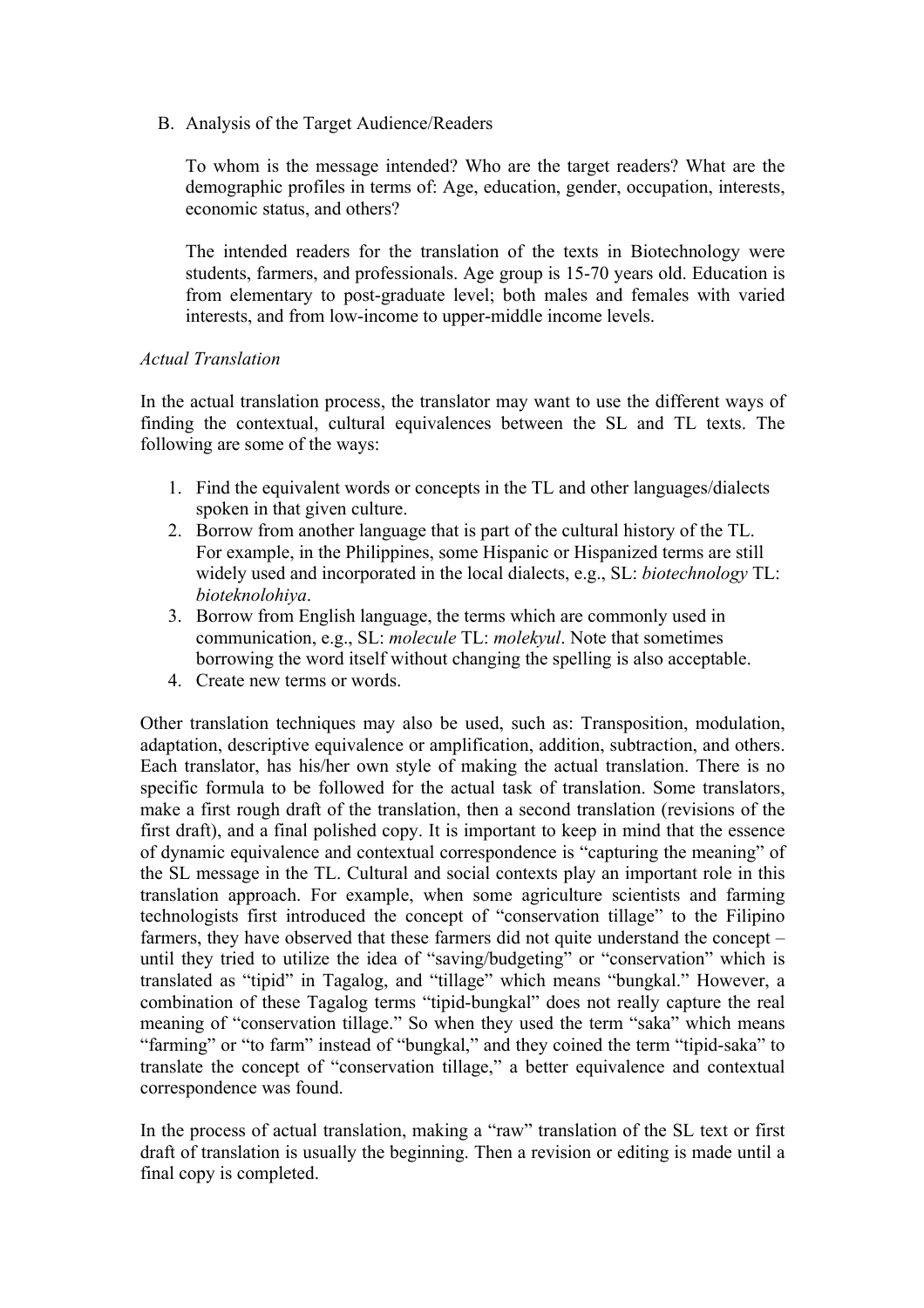## **Applying The Theories of Dynamic Equivalence and Contextual Correspondence**

#### *Translating Articles on Food Biotechnology*

The articles translated contained basic information on biotechnology, specifically food biotechnology. These are semi-technical articles in the form of brochure, booklet, and review paper. The fundamental objective of the translations was to capture the meaning of the concepts based on cultural/contextual equivalence or correspondence in the TL. The following techniques/types of translation were utilized: Transcription, transliteration, borrowing, transposition, modulation, adaptation, and description. The entire translation process was guided by the essence of "dynamic equivalence" and "contextual correspondence." In order to capture the meaning of the message from SL to TL, it is important to consider the cultural/social practices of the people in TL.

# *Finding the Equivalence of "Storm Surge" (Typhoon Haiyan)*

Storm surge is technically defined as a "rising of the sea as a result of wind and atmospheric pressure changes associated with a storm." It is similar to "tsunami" in effect. In Tagalog language, according to Virgilio Almario, the term "daluyong" may be its equivalent meaning. However, to the people of Leyte and Tacloban, this term does not really capture the meaning of "storm surge." So what could have been the best equivalent of the term "storm surge" based on the personal experience of the people in Leyte? According to many of them, if they were informed and warned that Typhoon Haiyan (Yolanda) was a much stronger version of "Typhoon Undang" (Typhoon Agnes) in 1984, they would have had a better idea/picture of the strength and magnitude of Typhoon Haiyan. This would have been a "dynamic equivalent" in meaning of this super typhoon. There could have been a much better preparedness for this super storm. Of course, there are other reasons that have made it more catastrophic – stubborn attitude of some people who did not want to listen and act upon the directives of the people in authority; inefficiencies in the government, lack of needed resources, etc. It is now a known fact that part of the tragic aftermath of Typhoon Yolanda was the realization that more could have been done in explaining to the public the magnitude and gravity of a storm surge. Translating the meaning of the term into the mother tongue or dialect such as Waray and Cebuano, and more importantly in the context of these people's own personal experiences with previous typhoons, would have made a real big difference.

#### *Testing the Translation*

Testing the translation is a very important part of the whole process of translation. According to Mildred Larson (1984), translation evaluations help determine the effectiveness of the translation made. Three kinds of test need to be done:

- 1. Test of Comprehension ask the target reader to read the translation and explain its meaning.
- 2. Test of Readability ask the target reader to read the translation silently at first, then ask to read it aloud afterwards. Check if the reader has difficulty in reading certain words or if there are hesitations or unusual pauses.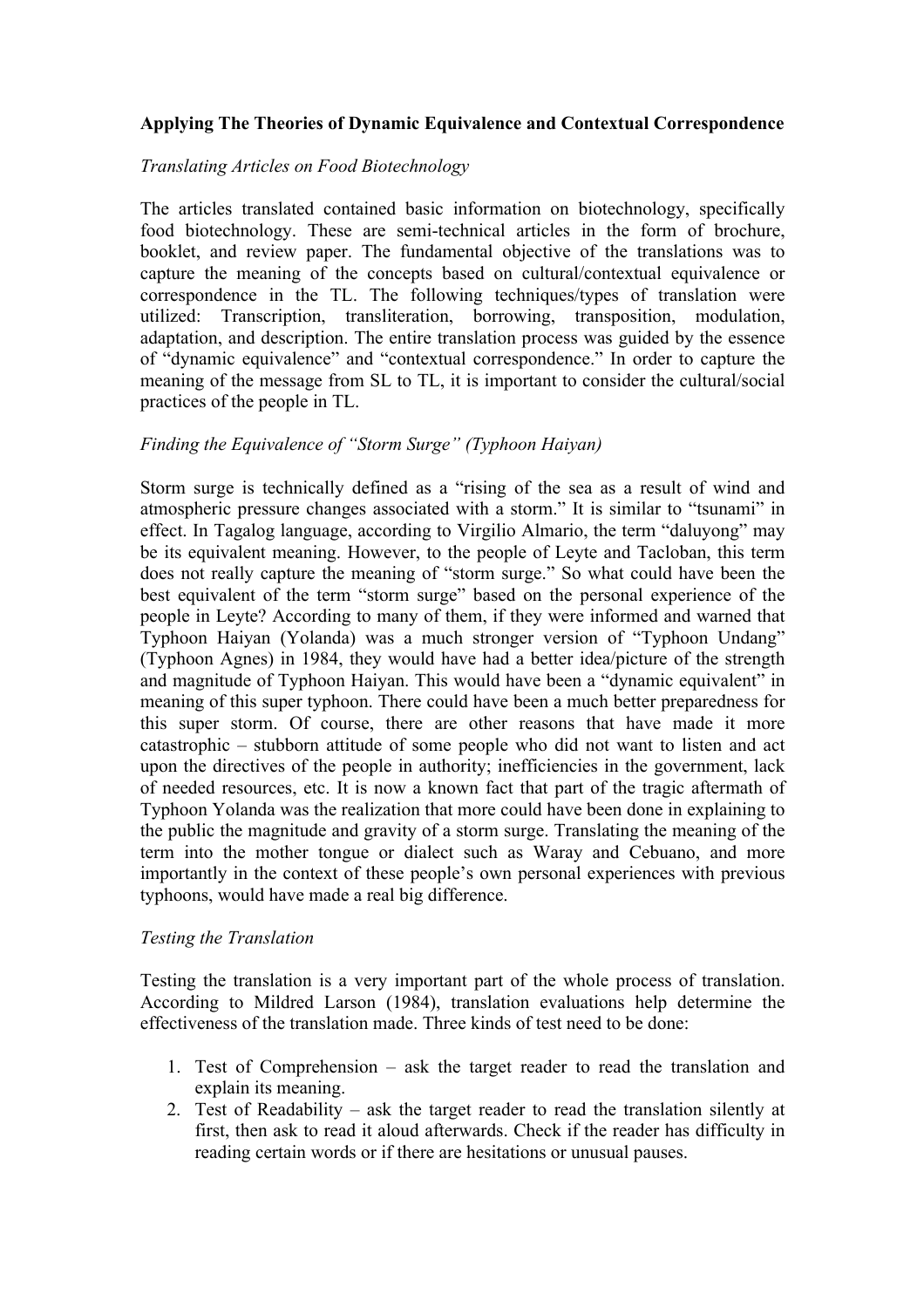3. Test of Naturalness (easy flow of communication) – ask a professional translator to check if the translation communicated the message with ease and that it follows an appropriate style of translation.

When these tests were applied to the translations made for the abovementioned articles in Biotechnology, the effectiveness of applying the theories of "dynamic equivalence" and "contextual correspondence" were proven.

### **Conclusion**

Meanings are always in people, and therefore, personal or cultural. Applying the theories of "dynamic equivalence" and "contextual correspondence" are effective approaches in the art and science of translation.

Translation is not only the "transfer of meaning" through the use of language. It is a task that includes an intimate consideration of culture and an entire way of life. It may be a difficult process…but it is always worth the effort…because it could mean saving and improving the lives of people.